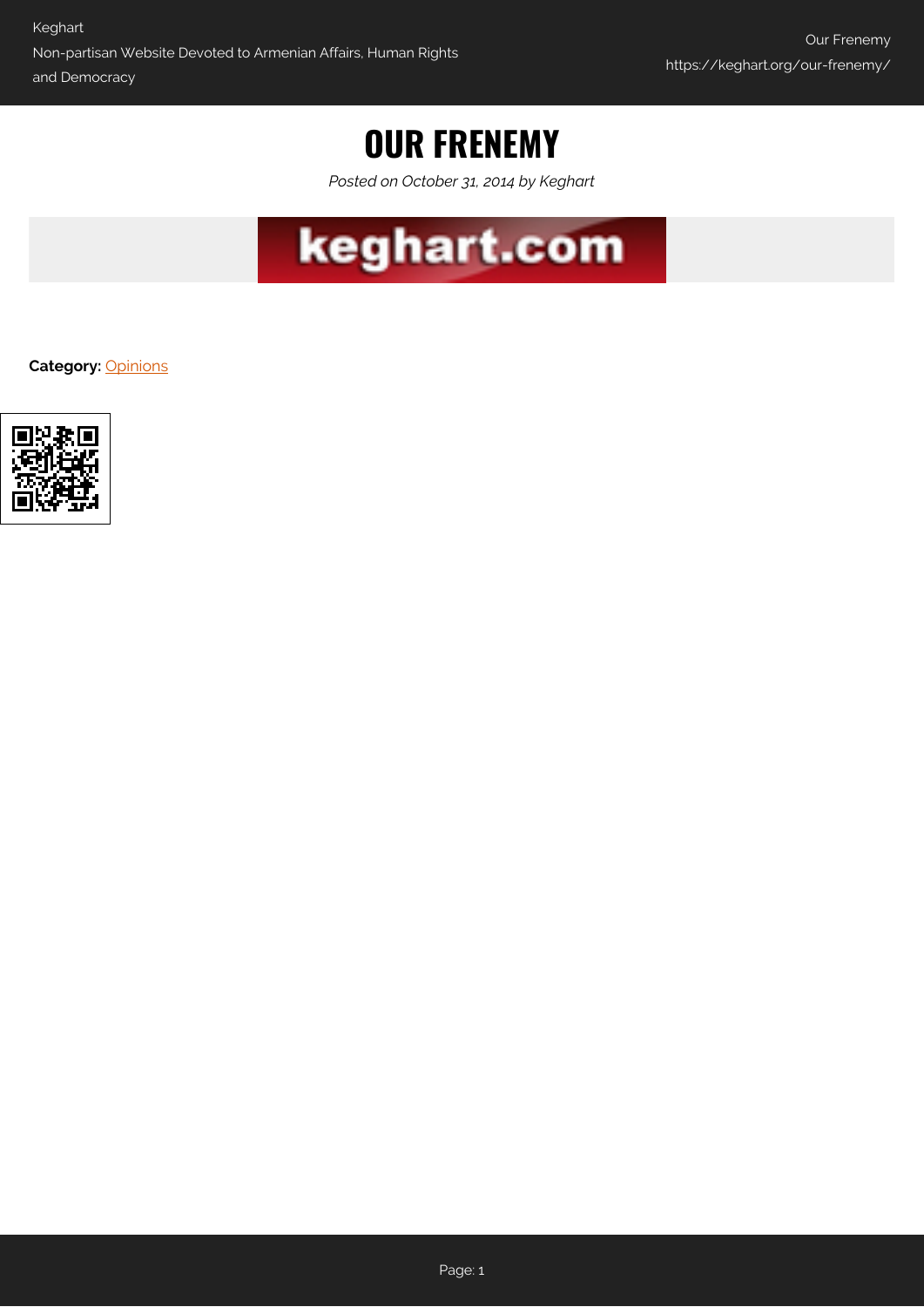## **Editorial**, 31 October 2014

In the 400-year-history of Armenian/Russian relations, the two nations have frequently helped each other and in countless ways. But unlike Russia, Armenia has not betrayed its friend. Moscow betrayed the Armenians as soon as the Tsarist armies marched into Armenia, in the 1820s, and drove out the Persians. The Russian "liberators" then proceeded to oppress Armenians and attempted to assimilate them. In the 1890s Russia's foreign minister said his country preferred an Armenia without Armenians. Three decades later the Soviets gave Kars and Ardahan to Turkey, and Nakhichevan/Karapagh to Azerbaijan. Despite the huge sacrifices Armenians made during WWII,  $\pmb{\times}$ soon after the war Stalin had designs to take away Armenia's status as a republic. During the Azeri pogroms Moscow didn't lift a finger to assist the Armenians. Instead, its soldiers rescued the Azeri armed forces thus guaranteeing that Getashen, Shahumyan and portions of Mardagerd would become part of Azerbaijan.

## **Editorial**, 31 October 2014

In the 400-year-history of Armenian/Russian relations, the two nations have frequently helped each other and in countless ways. But unlike Russia, Armenia has not betrayed its friend. Moscow betrayed the Armenians as soon as the Tsarist armies marched into Armenia, in the 1820s, and drove out the Persians. The Russian "liberators" then proceeded to oppress Armenians and attempted to assimilate them. In the 1890s Russia's foreign minister said his country preferred an Armenia without Armenians. Three decades later the Soviets gave Kars and Ardahan to Turkey, and Nakhichevan/Karapagh to Azerbaijan. Despite the huge sacrifices Armenians made during WWII,  $\pmb{\times}$ soon after the war Stalin had designs to take away Armenia's status as a republic. During the Azeri pogroms Moscow didn't lift a finger to assist the Armenians. Instead, its soldiers rescued the Azeri armed forces thus guaranteeing that Getashen, Shahumyan and portions of Mardagerd would become part of Azerbaijan.

Despite Russia's long "rap sheet", Armenia hugged the bear and put aside the memories of the bad Soviet periods when the USSR collapsed. Since then Armenia has signed various military, political, economic, and cultural agreements with Russia.

Yet every other week Russia seems to announce further weapons sales to Azerbaijan. And although Azerbaijan is armed to the teeth (Baku has a \$4 billion defense budget per annum or equal to the total budget of Armenia), Russia keeps selling more sophisticated arms to Baby Aliev's fiefdom. The latter already buys weapons from 18 countries, especially high-tech equipment from Israel. In early September it was announced that Russia will probably deliver more than 100 T-90S tanks to Azerbaijan, although Moscow just completed the delivery of 100 T-90S tanks in April. One wonders what else Russia is selling in secret to the Baku petroclan.

The Kremlin policy of arming his ally's enemy is stunning and unprecedented in the annals of history.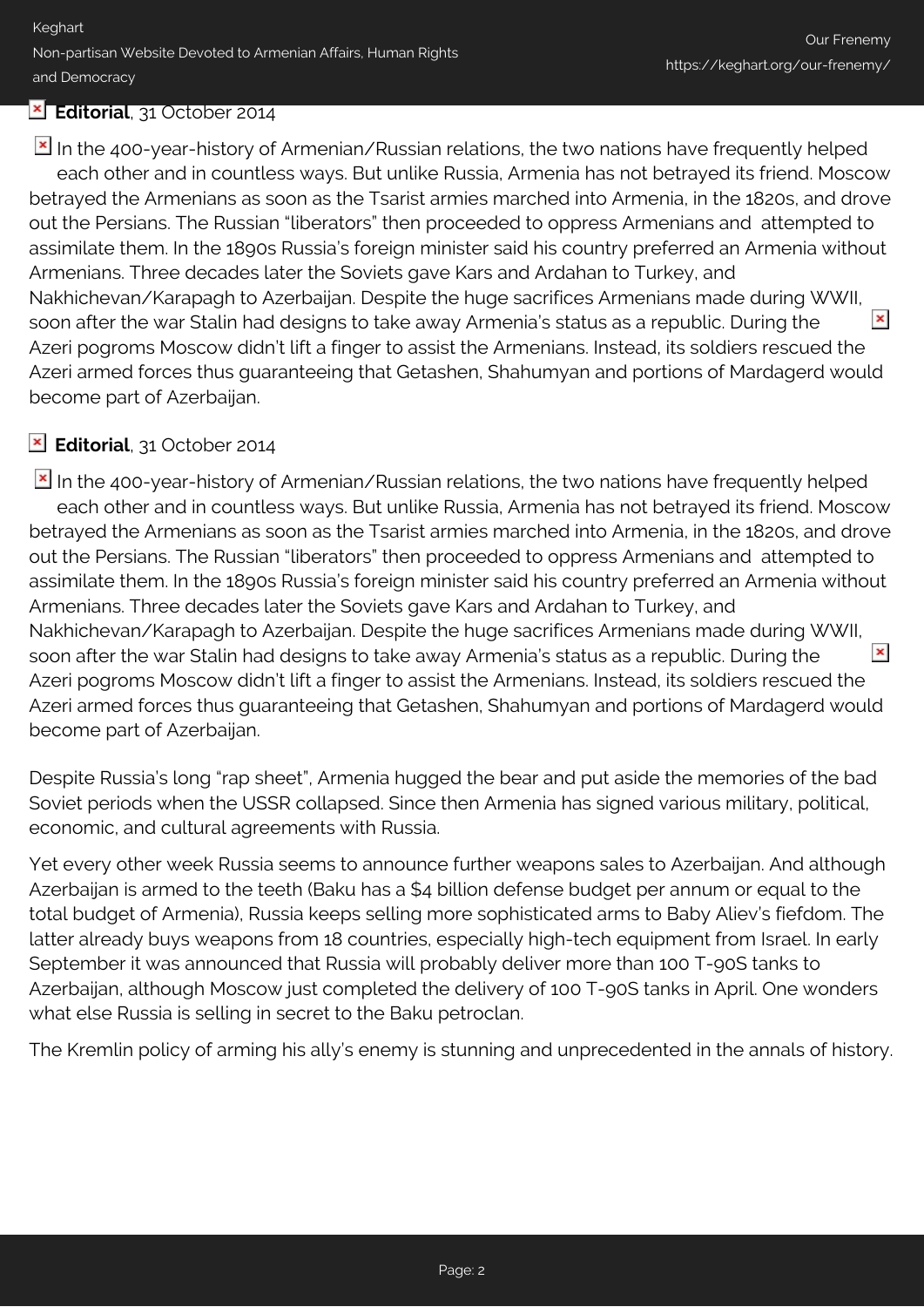military history. Even cynical Nicolo Machiavelli would have blanched at Moscow's blithe perfidy.

Does President Vladimir Putin reside in parallel worlds where he can be a friend of Armenia in one and foe in the other?

## $\pmb{\times}$

What's Moscow's explanation for its egregious sale of arms to Baku? The two-timing is "just business," the Kremlin says. Even Mafia hoods, who say "it's just business" when they kill, don't slay their partners.

Moscow claims it needs the money. Yes, it needs the few billion Azeri petrodollars when it forgave Cuba's \$32 billion debt a few months ago. Yes, it needs the money when it spent close to \$60 billion on the Sochi Olympics extravaganza.

Moscow says it sells weapons to Armenia at low prices, although it knows full well that even at those so-called low prices impoverished Armenia has a hard time coming up with the cash.

Perhaps taking advantage of the distance from Moscow, a few months ago President Serge Sarkissian finally blurted to "La Nacion" newspaper in far away Argentina: "It is a very painful subject and our people are worried that our strategic ally sells weapons to Azerbaijan."

Rather than stop the arms exports to Azerbaijan, Russia is now selling strategic and offensive rockets the equivalent of which Armenia doesn't have. Some 80% of the Azeri arsenal comes from Russia.

Why the blatant Russian treachery?

Russia wants to keep Armenia in a state of arrested development, and dependent on Moscow.

Although Azerbaijan is not a member of Russia's Collective Security Treaty Organization (Armenia is), Russia considers Azerbaijan a potential strategic ally.

Russia believes that as far as Armenia is concerned, Moscow is the only game in town.

Russia believes the million-plus Armenians living in Russia (some send remittances to Armenia) are handy hostages if Armenia doesn't behave.

Russia takes Armenia for granted as it woos unreliable but petrorich Azerbaijan.

Stepan Seferian, who leads a newly established think-tank in Armenia, said of Russia's arming of Azerbaijan: "This is inadmissible. Armenia must hold Russia-Armenia consultations and demand explanation because in essence Russia is acting against the strategic partnership and the principles of conflict mediation."

But there isn't much to talk about. The Kremlin doesn't hide its treachery. Its two-timing is brazen and above board.